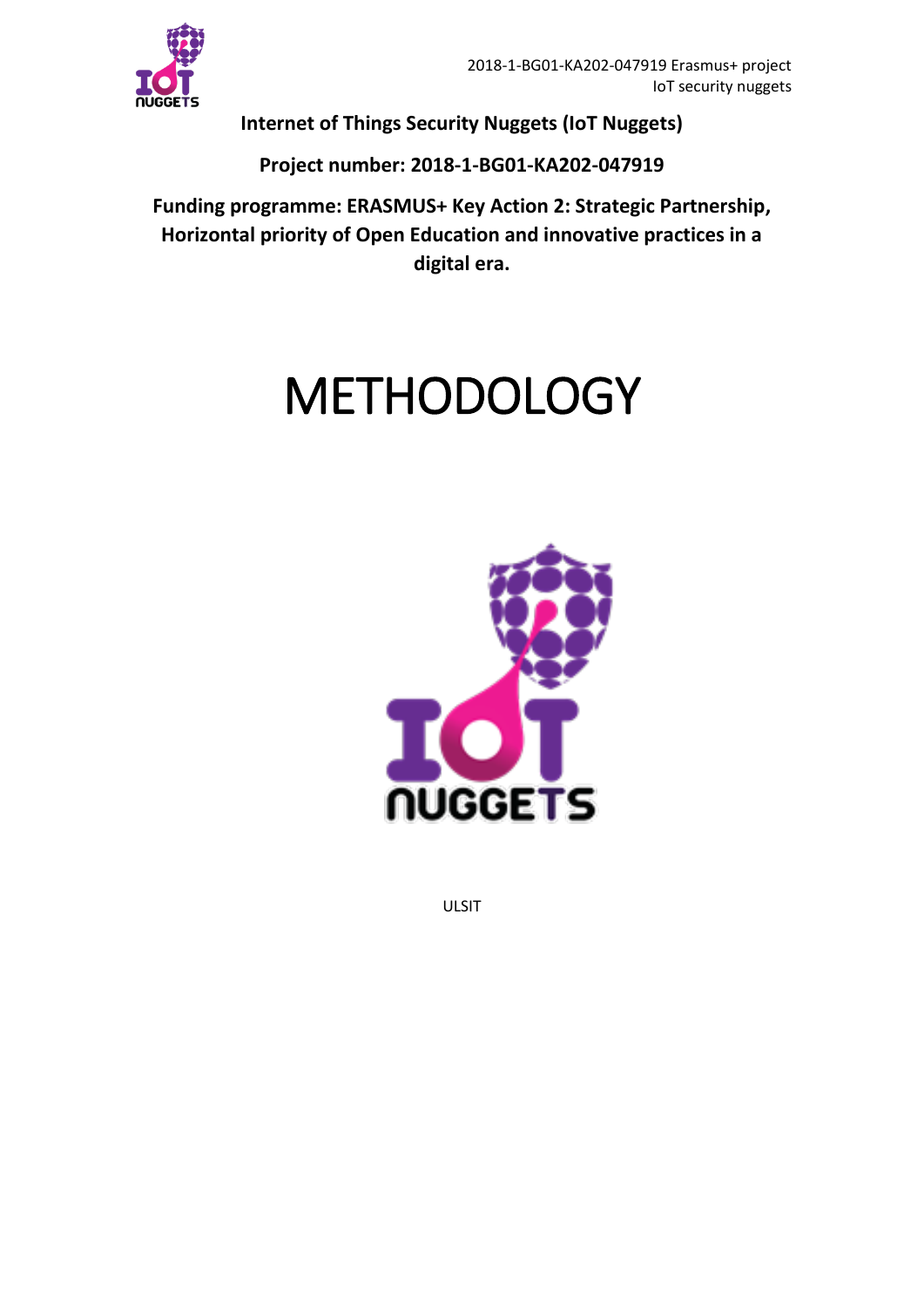

## 1. Introduction

Microlearning responds to the need for personal/professional development of people who devote part of their daily activities (formal and informal) to the acquisition of new skills or an update of their knowledge, motivated by changes in the conditions or circumstances of life. In this context, according to gabrielli et al. (2006) informal learning is generally based on task-specific activities, where students are more interested in accessing very specific pieces of information rather than a full body of knowledge, in order to support decision-making or the acquisition of specific skills.

Microlearning is an approach that affects different aspects of learning, particularly in the field of m-learning (hug, 2010). As a practice, microlearning can be very connected to learning in the digital, ubiquitous age, associated with increasingly mobile devices, and preferably in the non-formal within the framework of the lifelong learning and practice communities (Lifelong Learning – LLL). It has been chosen as a methodology within the IoT-nuggets project, as it fits perfectly into the objectives pursued in the project.

Themicro-learning emerges from micro-content, from small fragments of digital information. It is usually, as in this case, a specific theme, limited in its dimensions, which is consumed quickly and often limited by the device for display (screen size, bandwidth, navigation, user attention span,).

It is therefore based on the use of small units of learning content and flexible technologies that allow people to access them more easily at specific everyday times and conditions (e.g., during rest time or while traveling).

It is based on brief interactions of the apprentice with a learning topic broken down into very small pieces of content. Learning processes called "microlearning" can cover a period of a few seconds (e.g., in mobile learning) up to 15 minutes (e.g., learning objects sent as e-mail messages). In our case the elements are designed for a duration of 3 minutes.

Microlearning gives us the possibility to "movelearning out of the classroom, both in the case of students and professionals and bring it closer to different environments of daily life supported by a flexible, invisible and ubiquitous technology that provides us with the information we need at all times" (Morfi, 2011).

Some of the specific features of microlearning are as follows:

The learning is done in micro steps.

These micro steps have proven to be the basis for learning success with a high level of sustainability.

These steps facilitate the process of deep understanding and the creation of a deep knowledge and understanding if the microlearning process is incorporated into an appropriate learning design.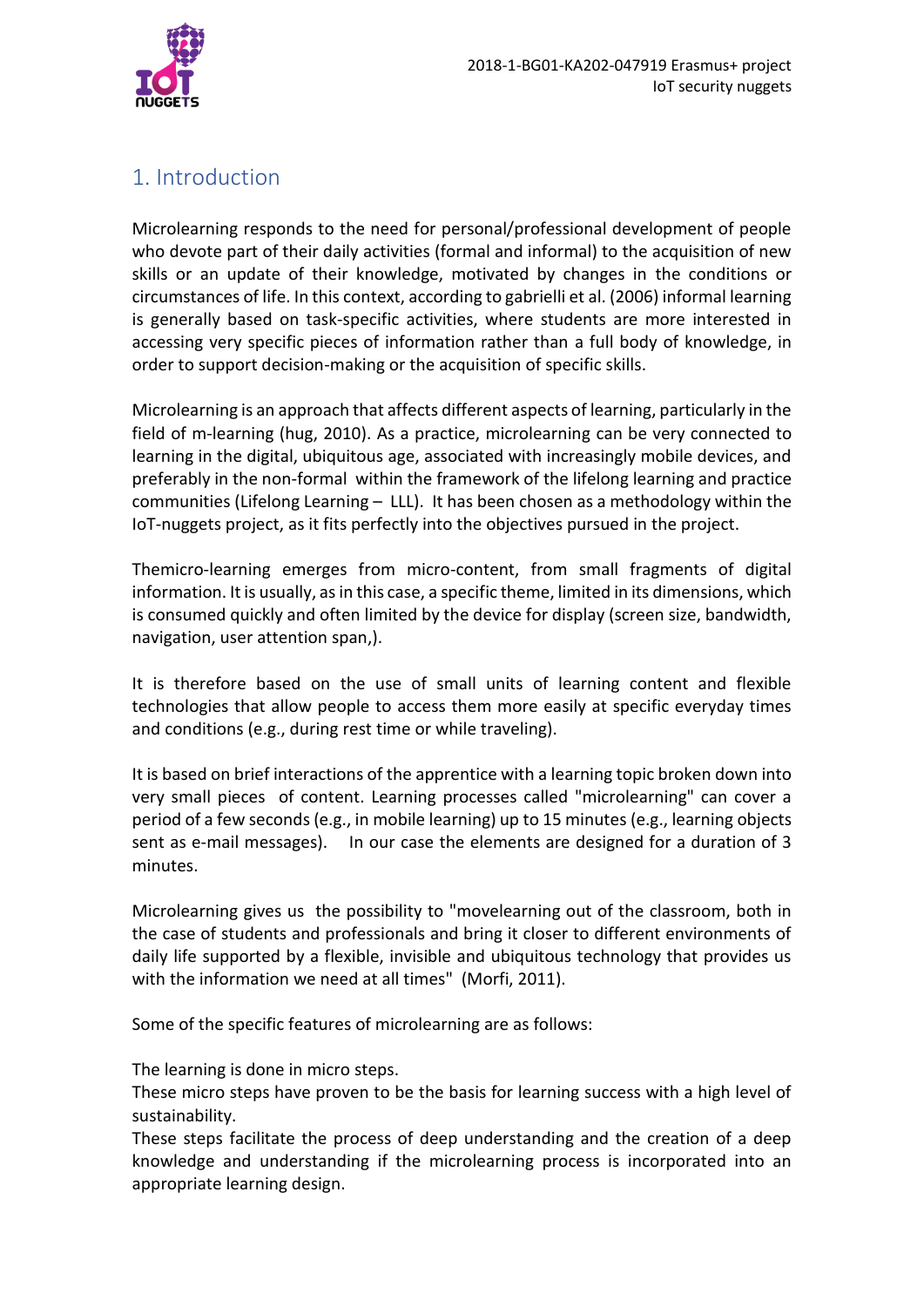

It offers the possibility of ubiquitous learning and visualization through mobile technologies, a possibility that provides the basis for microlearning to become focused learning, involving learning direct interaction with reality.

Supports a continuous learning process over a long period of time.

In any case, the term microlearning describes a phenomenon of knowledge acquisition in an IT context, describing how people acquire knowledge by learning in small steps and consuming information in small pieces that form a broader and deeper connected knowledge to

(Schafer & Kranzlmuller, 2007). It therefore responds to an emerging reality of increasing fragmentation, whether in terms of sources of information, or the units of information used for learning, especially if experiences occur in ever-moving areas that experience rapid development and a wide range of possibilities (Langreiter & bolka, 2006: 79, quoted in hug & friesen, 2009: 3).

The notion of microlearning raises the question of adequate pedagogy and teaching. In a broader sense of the term, it can be used to describe how more and more people are learning and gaining informal knowledge in micro-content and micromedia environments.

The way users learn to work and play with computers is much more related to the practice of microlearning than to the learning process in educational institutions, as they learn mostly without manuals and do not follow a methodology formalized or resumed. From the perspective of these practices, microlearning is perceived as a process of taking small pieces of information or fragmenting knowledge into modules that can be learned separately at any time when access to the environment learning is guaranteed (gabrielli et al., 2006; Schafer & Kranzlmuller, 2007).

Virtual Campuses, 02, III, 2014

## Pedagogic challenges of microlearning

The challenge from a pedagogical perspective lies in the extent to which this microlearning environment must be pre-structured, or the degree of openness that knowledge/learning management systems can, or should, present based on differences in educational contexts. and this refers to aspects of didactic design, on the one hand, and to topics related to customization, self-organization and openness levels, on the other.

In this line, feser (2010) notes that the differences between distribution systems for desktop (e-learning) and mobile devices (mlearning) are so significant that a completely different approach to instructional design, graphic design and user experience design and presentation of information. This author sets out four main categories in these differences:

1. Measurement of time, referring to the time and duration of the learning session. While in the case of elearning the duration of the training modules varies and a time is specified to complete them, mlearning is intended to take place anytime, anywhere, without time or space restrictions and usually in the form of small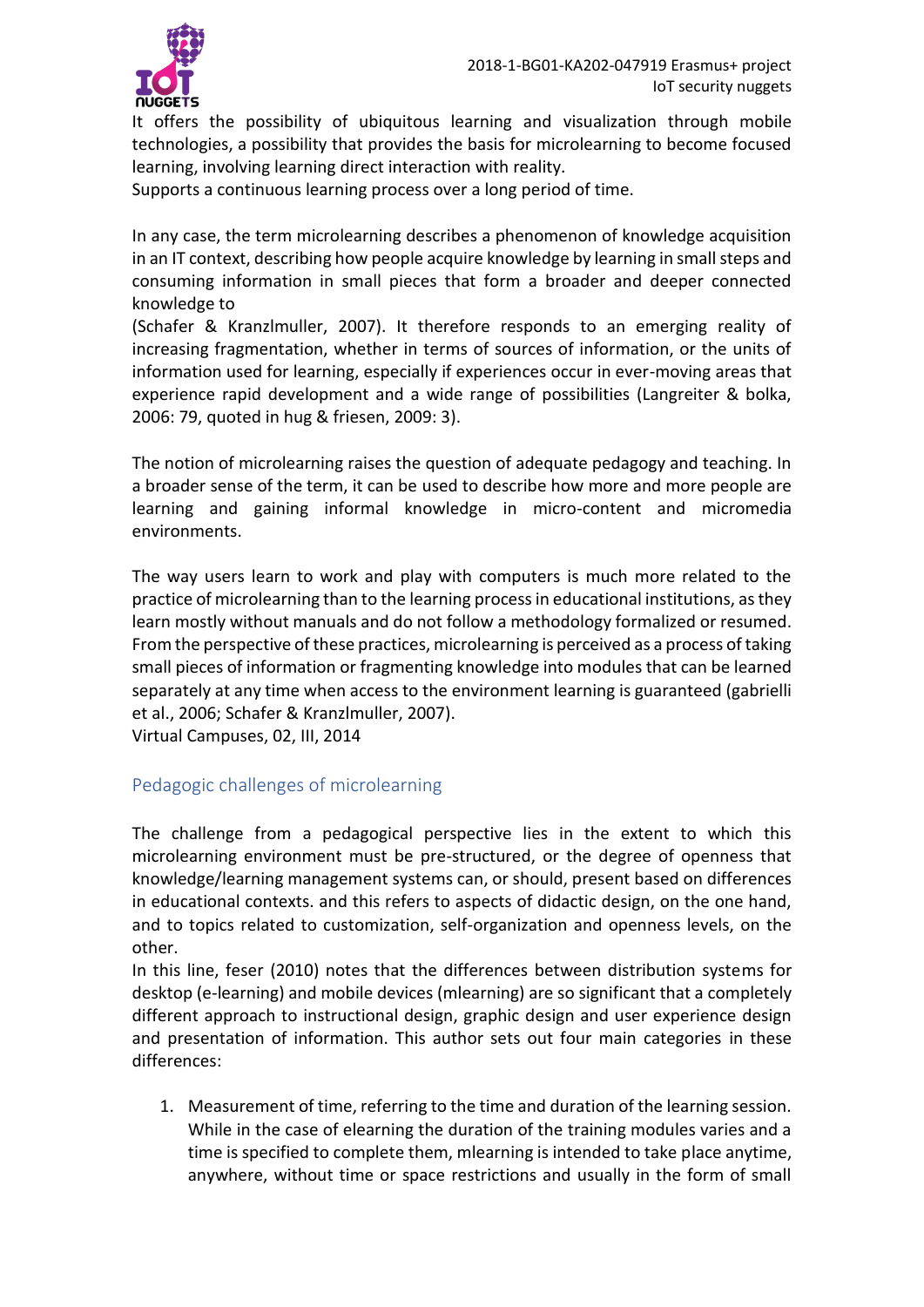

blocks of information. For example, a traditional online training course with multiple modules and fixed duration (elearning) and a quick guide to using a particular application (mlearning).

- 2. Access to information: In elearning, two of the main key objectives of any course are understanding and retention, as we think about applying new knowledge at a future time. On the other hand, in mlearning the most important thing is the possibility of access to information when it is required (often for its application in real situation).
- 3. Context: In elearning it is necessary to establish the context before working the contents themselves (e.g., in a course of prevention of occupational risks, the contexts must first be indicated and then see what risks and why it is important). However, in mlearning the context is already established by the situation.
- 4. Assessment: Donald Kirkpatrick's learning assessment model would apply to both elearning and mlearning, although there are differences in possibilities in assessment levels.

Perhaps one of the difficulties in dealing with the aspects of previous structure or the degree of openness of the environments that have been eaten winged is that they are addressed from the beginning of the languageor the instruction that understands learning as a process that can and must be planned previously and where the elements are controlled. On the contrary, addressing the issue from the Central European conception of the teachingcontributes to a teaching that cannot be planned, but only to prepare(Kerres, 2007; Friesen, 2007). The instruction that enables students to acquire an adequate level of educationmust be achieved through high flexibility in the structure of a lesson or course. That is, the student can be 'enseñado'

and 'trained' to some extent, but the didactic emphasizes that a certain level of training can only be achieved by the student himself. The trainer must be cautious not to interrupt the student with a highly over-plannedinstructional or instructional instructional instruction. This takes on greater importance in an area characterized by an increasing porosity between training and training, or between what can be understood by real and virtual world, or between learning and playing, etc. This way of addressing it surpasses the mere designor instruction to address it from the teaching understood as a series of concepts, approaches, models, theorie,experiences, technology or questions of an art of teaching and learning.

In a way, it is a question of rethinking the méall of síntesis and analysis of the treatment of smallsteps and of howitarises its structure. The processes of mediation and digitization abound, in this context, in the need to rethink the teaching. We are, then, faced with the classicconsiderations of the didactica (hug, 2010): the subjects (who), contents and skills (who), méall and techniques (such as), motives, propsand goals (forwhatreason and for that), such as social relations, social conditions and institutions, scenarios and agreements, economics and learning cultures, multimedia environments, power and control, or evaluation.

In order to respond to this need to rethink traditional models and to improve didicticthinking, hug (2010) proposes to consider educationfrom the perspective of DIY,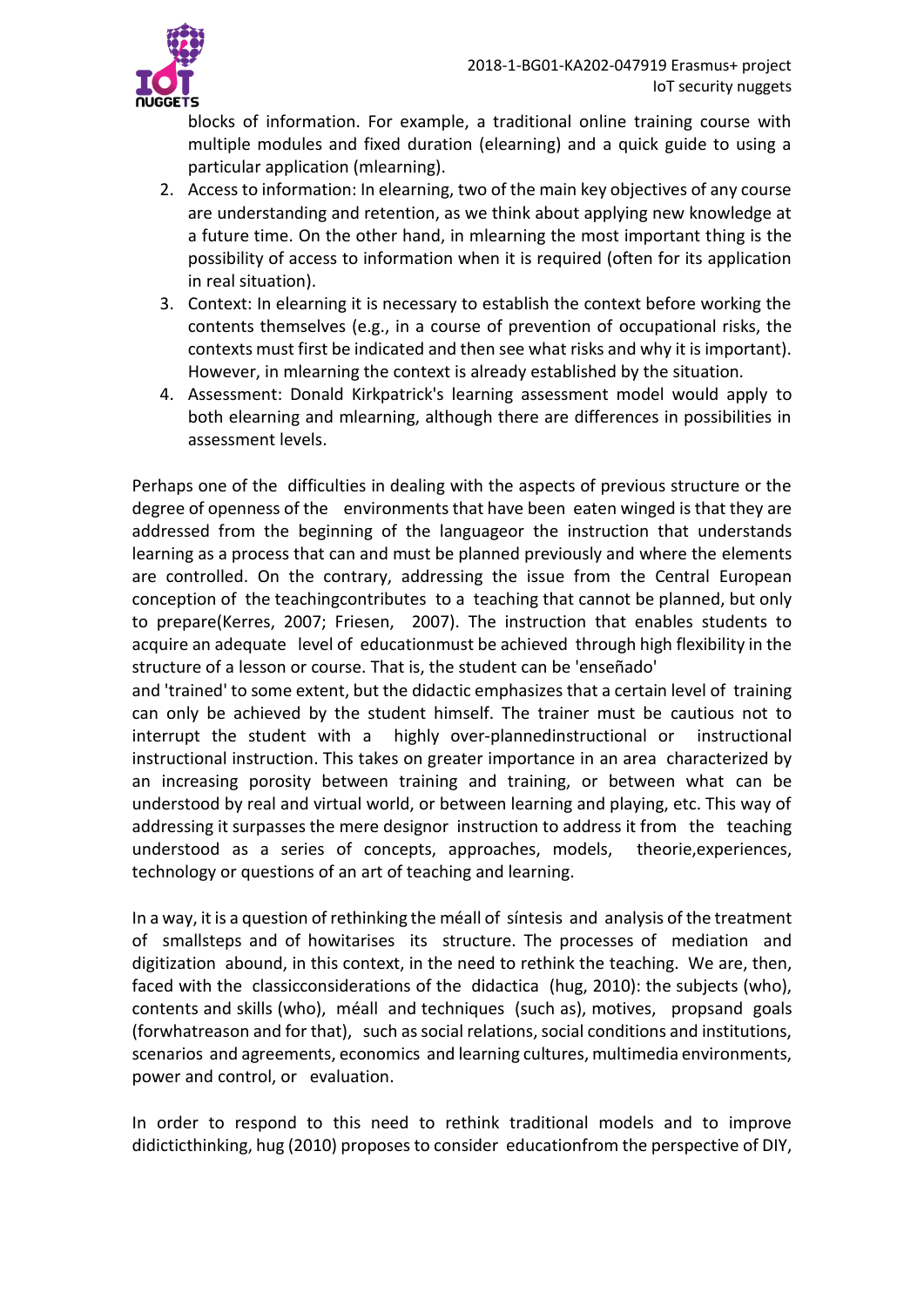

since it favors postmodern, constructivist and contextualized orientations(Schon,1991; hug,2007; Attwell, 2010), in

contrast with a modern, realistic and truth-oriented understanding. The principles of DIY according to Levi-Strauss (1968 cited in hug, 2010:53) are openness, agility and flexibility in thought and action, dealing with heterogéneo material and limited resources, with actions connected space-temporarily applied to educational contexts in various ways.

The education as DIY responds to characteristics of these materials that are meaningful to both teachers and students. The principles are winged fit well to the experiences of microlearning, but staying there can imply an excess of 'de-articulation', atomization, demanding certain sistémicas dimensions of education.

This need to rethink the teaching approaches, become more evident in the face of new processes of teaching-learning that require a new way of understanding learning throughout life, throughout work, and with others (in a digital world). That is, characterized by an embedded, continuous and social learning-based learning (Salinas, 2012):

- Embedded learning, in that training throughout the work takes on increasing importance, within the work without sobering continuity.
- Continuous learning, associated with a personal management of learning, without sobering continuity in time and space, reducing the difference between living, working and learning.
- Social learning, from the moment there is a collective and contributory organization of learning, with valorizationof contributions and support among peers.

In any of these trends it is essential to manage the personalized information. Indeed, the increase in the student's autonomy añade,overcoming the barriers of distance and time to access learning, greater interactionand the opportunity to share control of learning activities through intercommunication in a framework support and collaboration. Knowledge workers, preferred users of this type of learning, seek to learn social, autornoma,immediately and continuously, immersed in the workflow.

In other words, it is a question of evolving from the didactica for distributionto the didactica for collaboration and reflexi. Advance from the models that describe the teaching as a "technical process" and that sees the teacher as a simple executor to equip with competences and skills to increase its effectiveness through resources (deploying what has been called 'generic' methodologies), towards more open models that see the taught as a space of knowledge and knowledge and sociopoliticspace in which knowledge is selected, legitimized and distributed to subjects differentially and that sees the trainer as a professional with the capacityto decide and judgment and able to reconstruct his own practice critically and to include the media in a creative way (methods 'specifics')(Salinas, 2009).

With these teaching strategies more focused on the student it is about motivating to learn in a new and unfamiliar way, and in the case of network learning, using a wide range of tools and techniques very diverse andsometimes little known (Salinas, 2004). In order to incorporate these artisanal methodologies from the perspective of the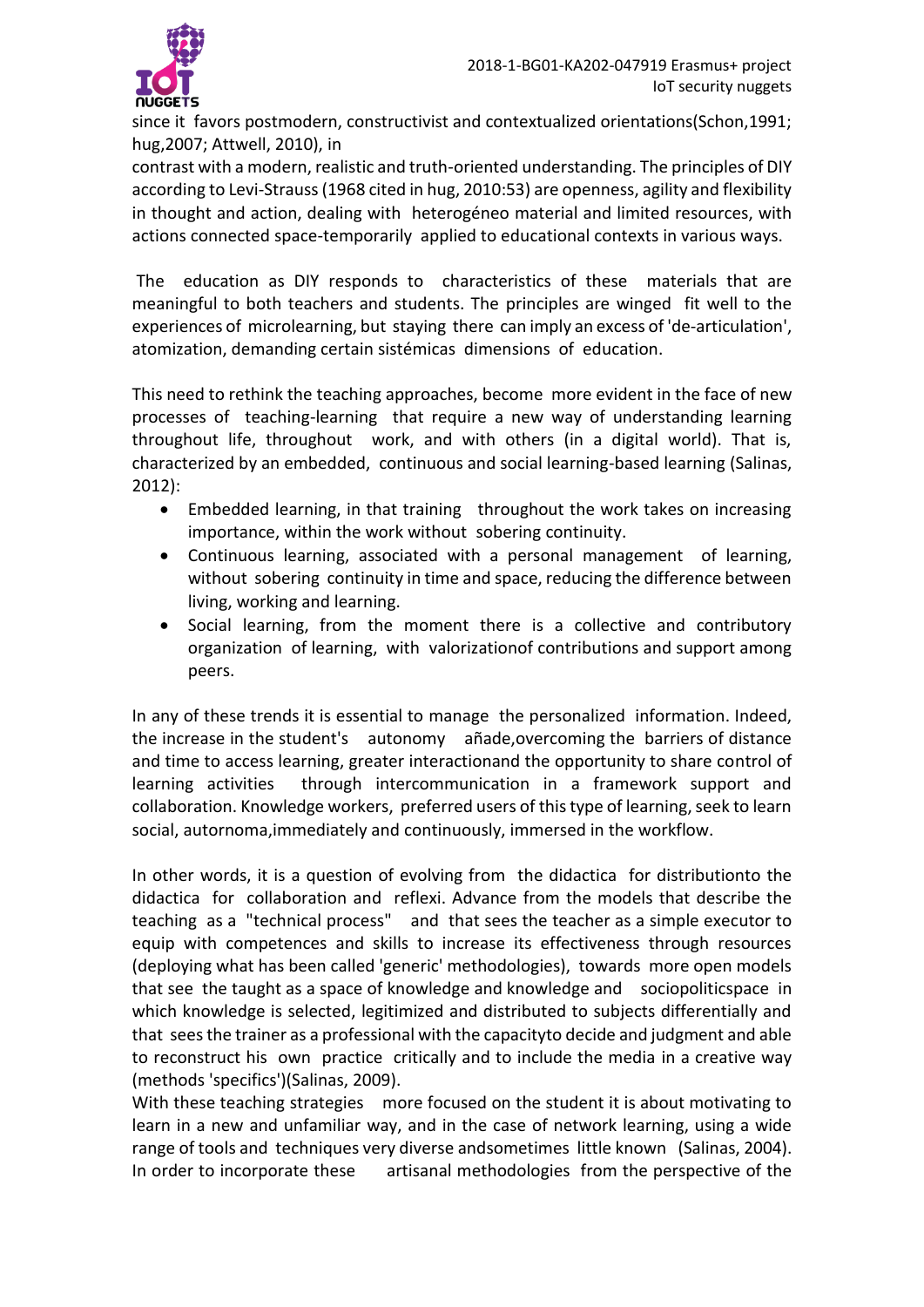

trainer, environments will haveto respond to open, flexible approaches, adaptable to the characteristics of the user, which broadeninin in their encourage research and self-denial. That is, they enhance the interaction,conversation and social learning, the continuous professional and personal development and establish connections at the global level.

In this sense, according to neuhold & Lindnet (2006), microlearning is one of the many new concepts that aim for a new level of integration of learning with the practices of emerging digital technologies. The same authors añ aden that there are different challenges for e-learning and microlearning, which have been known for a long time:

- a rich interaction, going más alla of the type instructions "goto the nextstep";
- a customization that is not hindered by standards and all predefinedm é;
- the integration of feedback/support into complex learning processes;
- the social embedding of individual learning aspects in collaborative contexts and team processes;
- the flexible reuse of content that has so far been restricted and not sufficiently adaptable;
- the integration of elearning into organizations: the acceptance of digital learning as a fundamental part of flexible and innovative organizations is stilllacking in many cases.

For gabrielli et al. (2006), effective microlearning experiences should be:

- Highly transferable and unnoticed from the student's activities, so that students can download and upload the materials ofcticos fácilly from one device to another.
- easy to use and easy to use, allowing access at any time and place, with the support of the use of themobile phones, PdAs or other connected devices by locala rea networks (LAn).
- Persistent, which means that the learning environment including all modifications operated on it by a student throughout life, must be independent of the physical instance on a given device.
- especially through the improvement of the different activities that contribute to the achievement of the goal of learning(s).
- individual and shareable, in such a way as to adequately support individual learning activities, while allowing students to obtain or provide support frompeers, tutors or other experts in the use of ICT.
- adaptable and/or adaptive to the needs of students, so the different styles of interaction can be selected by students based on their preferences or skills or suggested automatically by the system according to profiles of students specific or models developed during the daily interactions with the microlearning environment.

The approaches weare dealing with herealso integrate aspects of the formal, informal and non-formal area, all from a conceptionof educational institutions as centres of knowledge. Integration facilitated by the use of social networks that can exceed institutionalnetworks, and, above all, by the use of the new possibilities of the network (to connect a range of resources and systems in a personally managed space). The center of the didactic system, as Salinas, Perez and benito (2008) is the context, the situation,the learning scenario and allis where the teaching develops, deploying